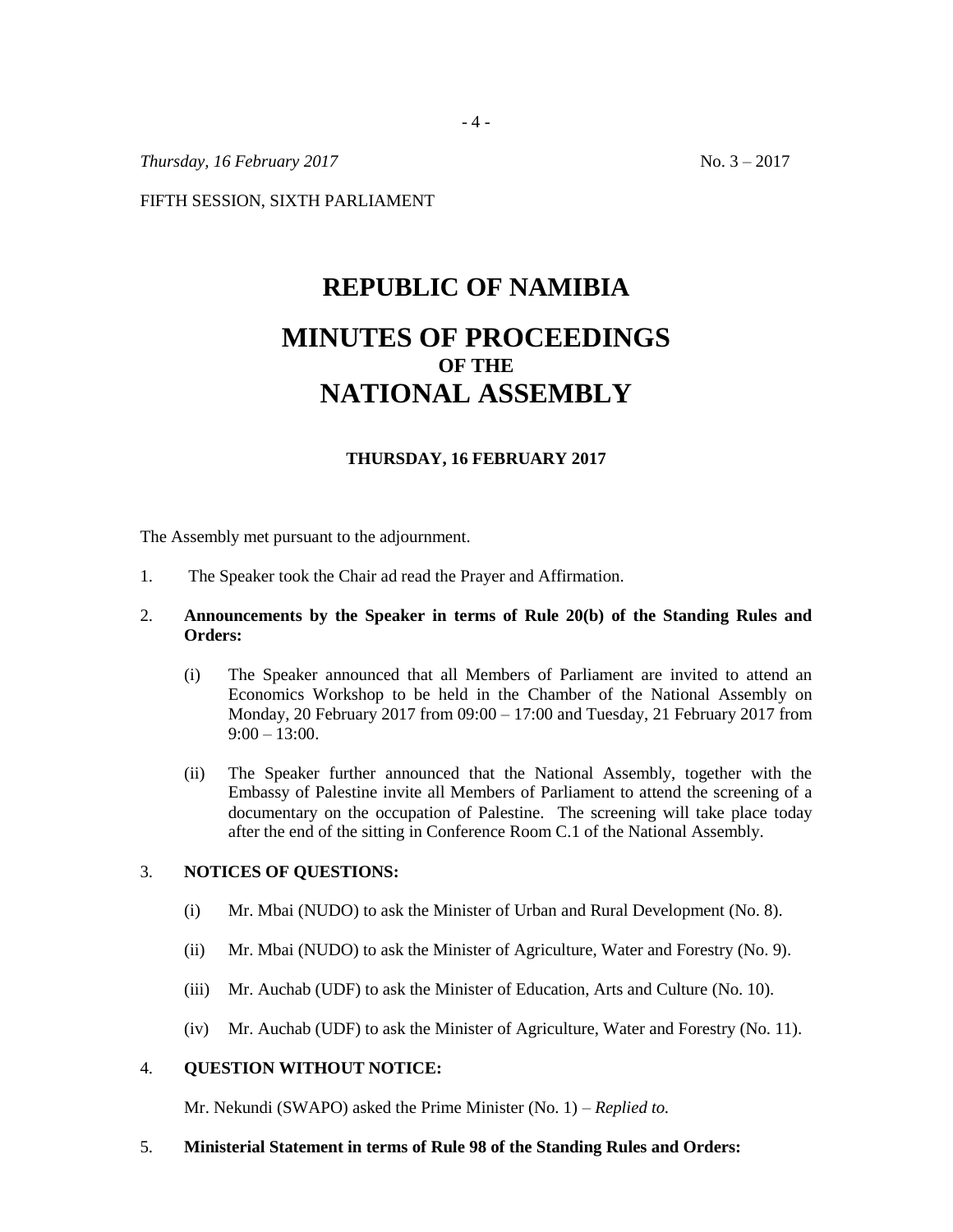The Minister of Agriculture, Water and Forestry addressed the Assembly on the outbreak of armyworms which are a threat to food security in Namibia.

### 6. **FIRST NOTICE OF A MOTION:**

The Minister of Justice moved, seconded by the Minister of Gender Equality and Child Welfare:

That leave be given to introduce a Bill to provide for the establishment of a Whistleblower Protection Office; to establish procedures for making disclosures of improper conduct; to provide for the investigation of disclosure of improper conduct and protection of whistleblowers; to provide for investigation of complaints of detrimental action; to provide for the review of certain decisions; to provide remedies for persons against whom detrimental action is taken; and to deal with incidental matters.

Agreed to.

*Whistleblower Protection Bill* [B. 1 – 2017] read a First Time.

The Minister of Justice moved, subject to Rule 32(a) of the Standing Rules and Orders, seconded by Ms. Nuyoma-Amupewa: That the Bill be read a Second Time.

On the motion of Ms. Van den Heever on behalf of Ms. Dienda, seconded by Mr. Smit, debate adjourned until Wednesday, 22 February 2017.

## 7. **SECOND NOTICE OF A MOTION:**

The Minister of Justice moved, seconded by Mr. Katoma:

That leave be given to introduce a Bill to provide for the establishment of a Directorate for Witness Protection to protect and assist witnesses and related persons; to provide for the establishment of a Witness Protection Advisory Committee; to provide for the establishment of a Witness Protection Fund and matters relating to the Fund; to provide for the establishment of a Witness Protection Programme and for admission of witnesses and related persons to the Programme; to provide for measures or action to be taken to protect witnesses and related persons; to provide for the establishment of a Witness Protection Review Tribunal to review certain decisions; to provide for authorisation to enter into national and international agreements on witness protection; to create offences in relation to witness protection; and to provide for incidental matters.

Agreed to.

*Witness Protection Bill* [B. 2 – 2017] read a First Time.

The Minister of Justice moved, subject to Rule 32(a) of the Standing Rules and Orders, seconded by the Deputy Minister of Defence: That the Bill be read a Second Time.

On the motion of Mr. Van Wyk, seconded by Ms. Limbo, debate adjourned until Thursday 23 February 2017.

**THIRD NOTICE OF A MOTION** deferred by the Minister of Information and Communication Technology to Thursday, 23 February 2017.